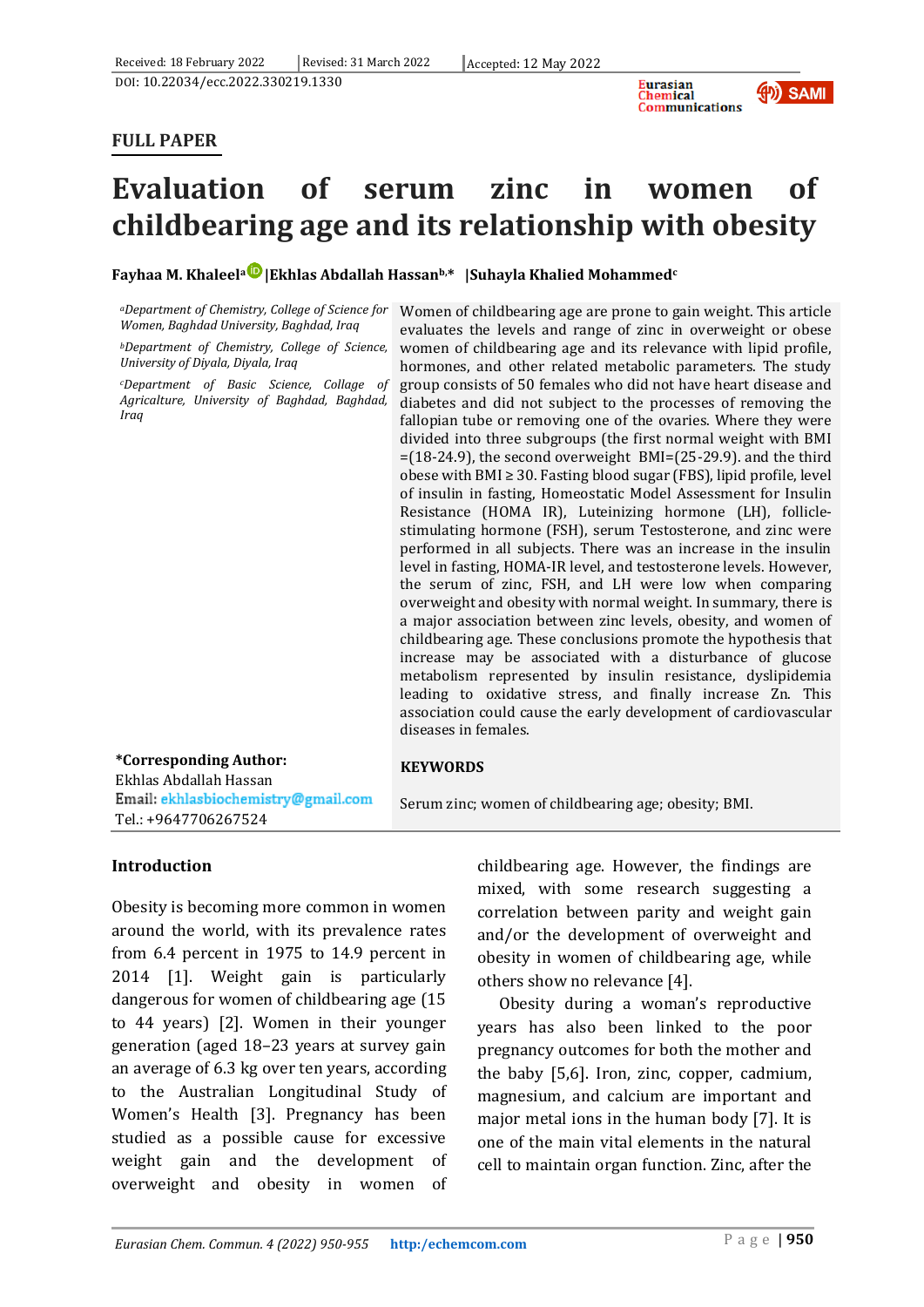



iron element, is one of the most present elements in the body of the organism. It is absorbed into the body by the small intestine, and the presence of fiber reduces its absorption. It is stored primarily in the liver and kidneys. Within the living cell, it is usually bound to mineral proteins. It plays a key role as a stimulant to many enzymes and helps fight infection by enhancing the natural phagocytic function and manufacturing immunoglobulin, as well [8]. In addition, zinc is associated with many enzymes which work to regulate many metabolic activities in the body. Likewise, zinc is a key factor in the reproductive system [7,9]. The purpose of this study is to ponder the role of zinc in women of childbearing age and its relationship with lipid profile and the other sex hormones and the parameters which are related to metabolic.

#### *Patients and methods*

This survey search was approved by the Scientific Committee in the College and a verbal consent form was obtained from each participant enrolled in the study. This study was conducted in Kamal Al- married Hospital, From January to December 2019. 50 women of childbearing age (their ages ranging from (18- 38) years, subdivided according to BMI. BMI was determined utilizing the accompanying equation: weight in (kg/m2) into three subgroups: 25 of females that obviously normal range BMI =18-24(kg/m2), overweight BMI  $\langle 30 \text{ kg/m}^2 \text{ (n=10)}$ , and obese BMI  $\geq 30$  $(kg/m<sup>2</sup>)$  (n=15). The prohibition criteria include: pregnancy, the early ovarian disappointment, ovarian neoplasia with atherosclerosis, women who are planning to begin an eating regimen, or a particular plan of corporal movement, during the day 2-5 of the menstrual cycle through the early follicular stage; ten milliliters of venous blood were drawn from each woman by vacutainer into gel tube, and then the tube was laid aside to be separation, after that centrifuged at (3000 rpm) for (10 minutes) to get the serum. The blood serum was used to check inc and blood glucose levels and lipid profile and manual measurement was carried out using a kit (human, Germany), the hormonal profile was done using VIDAS analyzer (Biomerieux France), the remaining serum was saved frozen at -30 $\degree$ C to the evaluation of fasting insulin using ELISA (Demeditec, Germany).

#### *Statistical analysis*

SPSS was used to conduct the statistical analysis (version 23). For normally distributed numerical variables, the mean and standard deviation were used, and for categorical variables, the frequency/percentage was applied, as well. The significance of the difference between the typically numerical variables was further tested using an independent t-test and an ANOVA test. The significance level was chosen at p 0.05, and the Pearson correlation was determined using the t-test to examine the significance of correlation for the link between the two quantitative variables.

#### **Results**

The distribution of women of childbearing age was conducted by BMI range categories. Based on Figure 1, we notice that there was a highly significant difference (P<0.01) between women in BMI ranges.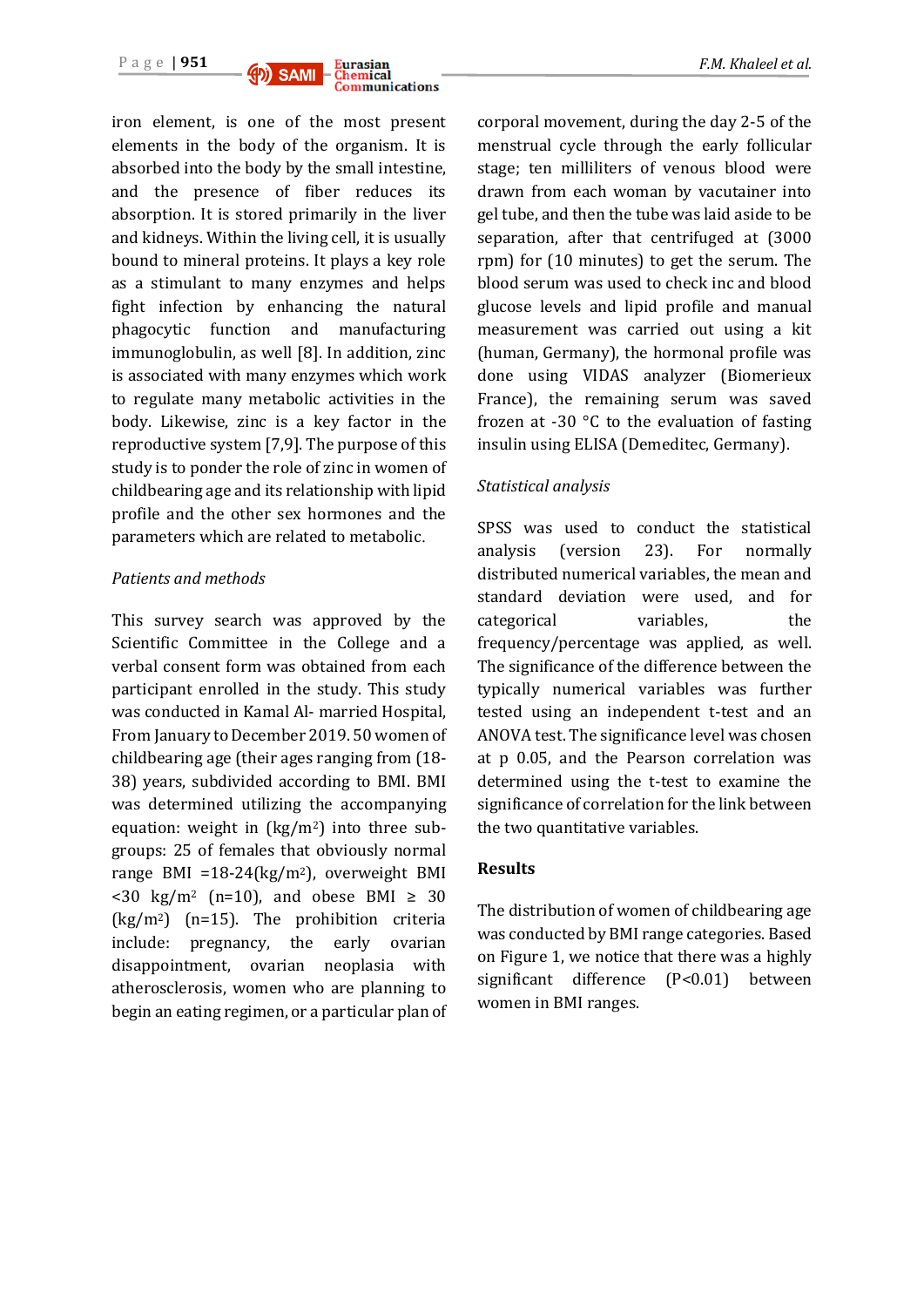

**FIGURE 1** Women of childbearing age distribution by BMI categories

As reported in Table 1, the mean value ± SD are compared within normal and each (overweight and obesity) BMI categories groups, the results indicate the significance increased (p<0.05) in FBS, Cholesterol, Triglycerides, LDL, and VLDL, but a nonsignificance increased with insulin level and HOMA-IR (p>0.05).

| Groups                 | <b>Normal Range</b> | <b>Overweight and Obesity</b> | $P -$        |
|------------------------|---------------------|-------------------------------|--------------|
| <b>Parameters</b>      |                     |                               | <b>Value</b> |
| FBS (mmol/L)           | $4.35 \pm 0.12$     | $5.16 \pm 0.49$               | $*0.001$     |
|                        | $(3.3 - 5.4)$       | $(4.3 - 5.8)$                 |              |
| Insulin $(\mu U/mL)$   | $22.81 \pm 3.47$    | $28.08 \pm 5.99$              | 0.378        |
|                        | $(0.4 - 67.0)$      | $(2.40-99.15)$                |              |
| HOMA-IR                | $4.66 \pm 0.78$     | $6.55 \pm 1.42$               | 0.254        |
|                        | $(0.09 - 16.0)$     | $(0.45 - 24.55)$              |              |
| Cholesterol (mmol/L)   | $4.08 \pm 0.44$     | $4.41 \pm 0.88$               | $*0.027$     |
|                        | $(3.2 - 4.8)$       | $(2.9 - 7.7)$                 |              |
| Triglycerides (mmol/L) | $0.87 \pm 0.30$     | $1.69 \pm 0.91$               | $*0.0001$    |
|                        | $(0.4 - 1.4)$       | $(0.2 - 4.0)$                 |              |
| $HDL$ (mmol/L)         | $2.28 \pm 0.33$     | $1.12 \pm 0.46$               | $*0.0001$    |
|                        | $(1.7 - 2.8)$       | $(0.4 - 3.1)$                 |              |
| $LDL$ (mmol/L)         | $1.39 \pm 0.36$     | $2.51 \pm 0.80$               | $*0.0001$    |
|                        | $(0.3-1.9)$         | $(0.7-4.9)$                   |              |
| VLDL (mmol/L)          | $0.39 \pm 0.13$     | $0.77 \pm 0.41$               | $*0.0001$    |
|                        | $(0.1 - 0.6)$       | $(0.1 - 1.8)$                 |              |

As depicted in Table 2, the data reveal that there was significant difference  $(P<0.05)$ between LH, and FSH levels consecutively with mean BMI to each range. Regarding testosterone, the table demonstrates that mean testosterone for overweight and obesity group were  $(0.58 \pm 0.24)$ ,  $(0.44 \pm 0.19)$ ,

respectively which were comparable to that of normal weight mean  $(0.61 \pm 0.14)$ . Women with overweight and obesity clearly illustrated that testosterone had a significant difference in comparison with the normal weight (P >0.05), as presented in Table 2.

**TABLE 2** Mean distribution of hormonal level in relation to BMI (Kg/m2)

| <b>Groups</b><br><b>Parameters</b> | <b>Normal Range</b> | Overweight      | <b>Obesity</b>  | <b>P</b> -<br><b>Value</b> |
|------------------------------------|---------------------|-----------------|-----------------|----------------------------|
| <b>FSH</b>                         | $4.37 \pm 1.80$     | $4.67 \pm 1.64$ | $7.06 \pm 1.85$ | $*0.0001$                  |
| (mIU/ml)                           | $(1.4 - 8.5)$       | $(2.1 - 6.7)$   | $(4.3-9.6)$     |                            |
| LH                                 | $8.0 \pm 2.43$      | $7.79 \pm 2.96$ | $5.74 \pm 1.64$ | $*0.0001$                  |
| (miU/ml)                           | $(2.7 - 15.4)$      | $(3.1 - 16.2)$  | $(3.1 - 8.7)$   |                            |
| Testosterone                       | $0.44 \pm 0.19$     | $0.58 \pm 0.24$ | $0.61 \pm 0.14$ | $*0.001$                   |
| (ng/ml)                            | $(0.1 - 0.9)$       | $(0.2 - 1.2)$   | $(0.2 - 1.3)$   |                            |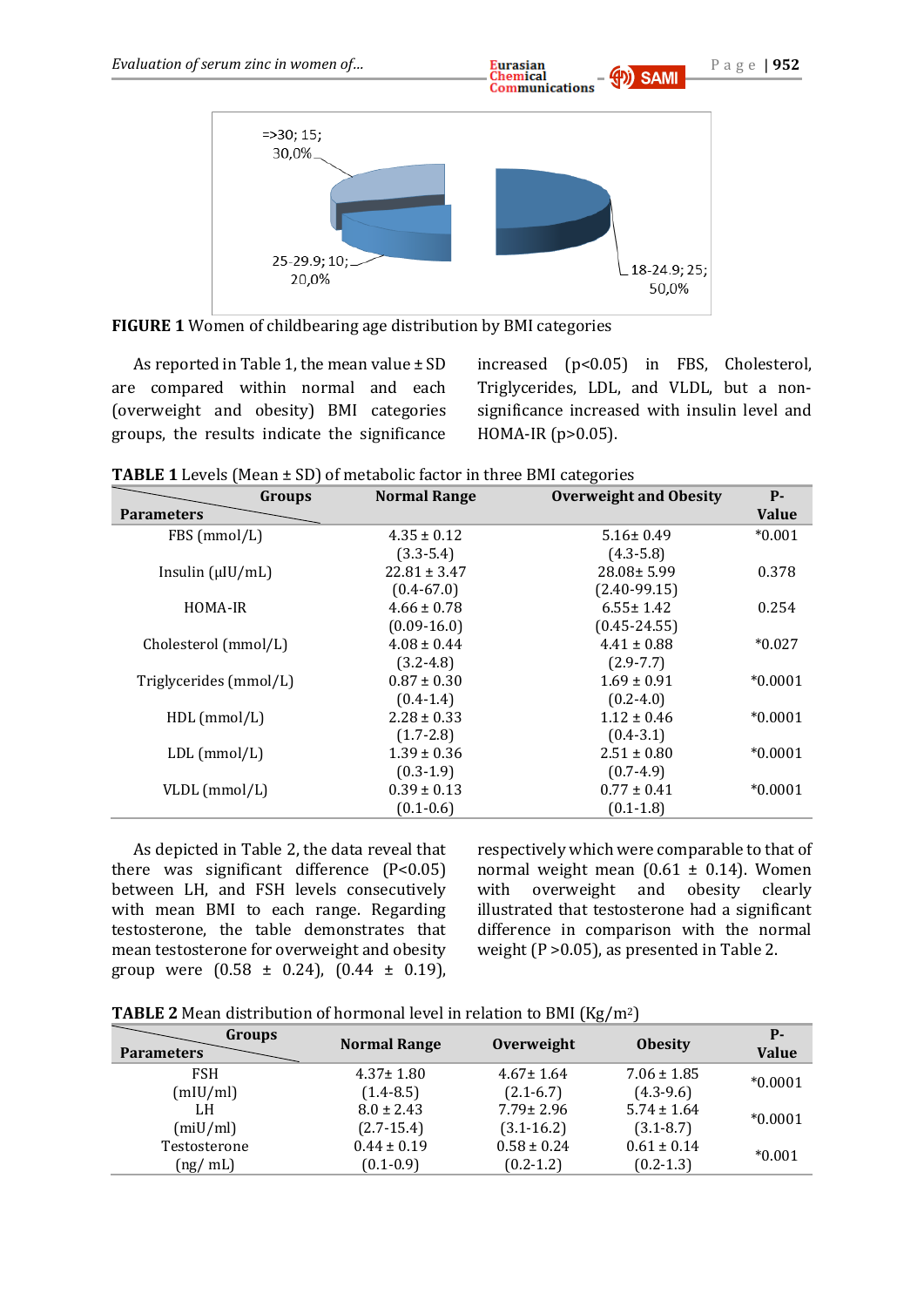

In the proposed study, the serum zinc levels were higher in obesity women when contrasted with normal weight group (P= \*0.016), as displayed in Figure 2. There was a significant increase in zinc levels in overweight when compared with normal weight.



**FIGURE 2** Mean distribution of zinc in relation to Body mass index (Kg/m2)

#### **Discussion**

Despite the fact that BMI does not distinguish between the extra fat and muscle, it is a body fat calculation. It also predicts the start of obesity-related health problems. For these purposes, health care workers frequently utilize BMI [9],[10]. The majority of females (50.8 percent) were in a healthy weight range, however the overweight women (20 percent) and obese ones (20 percent) were both present (30 percent). Insulin action in the peripheral tissues may promote weight gain by promoting the storage of metabolic fuels, resulting in hunger and increased calorie intake, according to Rhodes *et al.* [11].

The current study indicated that raised FBG levels are related with a higher risk of cardiovascular disease than the blood lipid levels, which is consistent with a clinical investigation which found that elevated FBG levels are associated with a higher risk of cardiovascular disease than serum lipid levels. Despite the fact that all of the individuals were reportedly stable, 13.6 percent  $(n = 1140)$  of the total sample had higher fasting blood glucose levels (i.e. > 7.0 mmol/L). The FBG levels were higher than usual in 13.6 percent of the subjects, indicating that more investigation could lead to a diagnosis of type 2 diabetes [12]. The majority of the previous research has found that triglyceride levels in obese people are related to their BMI and body fat [13,14].

Both obesity and overweight are linked to abnormal blood lipid profiles. Other risk factors for coronary heart disease, such as hypertension, smoking, diabetes, or a family history of cardiovascular disease, are present in a considerable proportion of overweight or obese people [15]. Obesity (BMI of 30) is a marker of lipid metabolism impairment and a strong indication of hypertension, coronary heart disease, diabetes mellitus, and hepatobiliary illness [16] and it is often linked to artery hypertension and dyslipidemia (high serum TG and low serum HDL-C vs. high serum TC and LDL-C) [17].

In terms of lower levels of FSH and LH, the findings are consistent with those of De Pergola et al. who found that obese and overweight fertile women have lower levels of FSH, LH, inhibitor B, and estradiol in the early follicular phase, likely due to a direct inhibitory action of fat mass on the synthesis of gonadotropin and estradiol, regardless of age, insulin, and other hormones [18]. In comparison to the women of normal weight, those women who were overweight or obese indicated a substantial difference in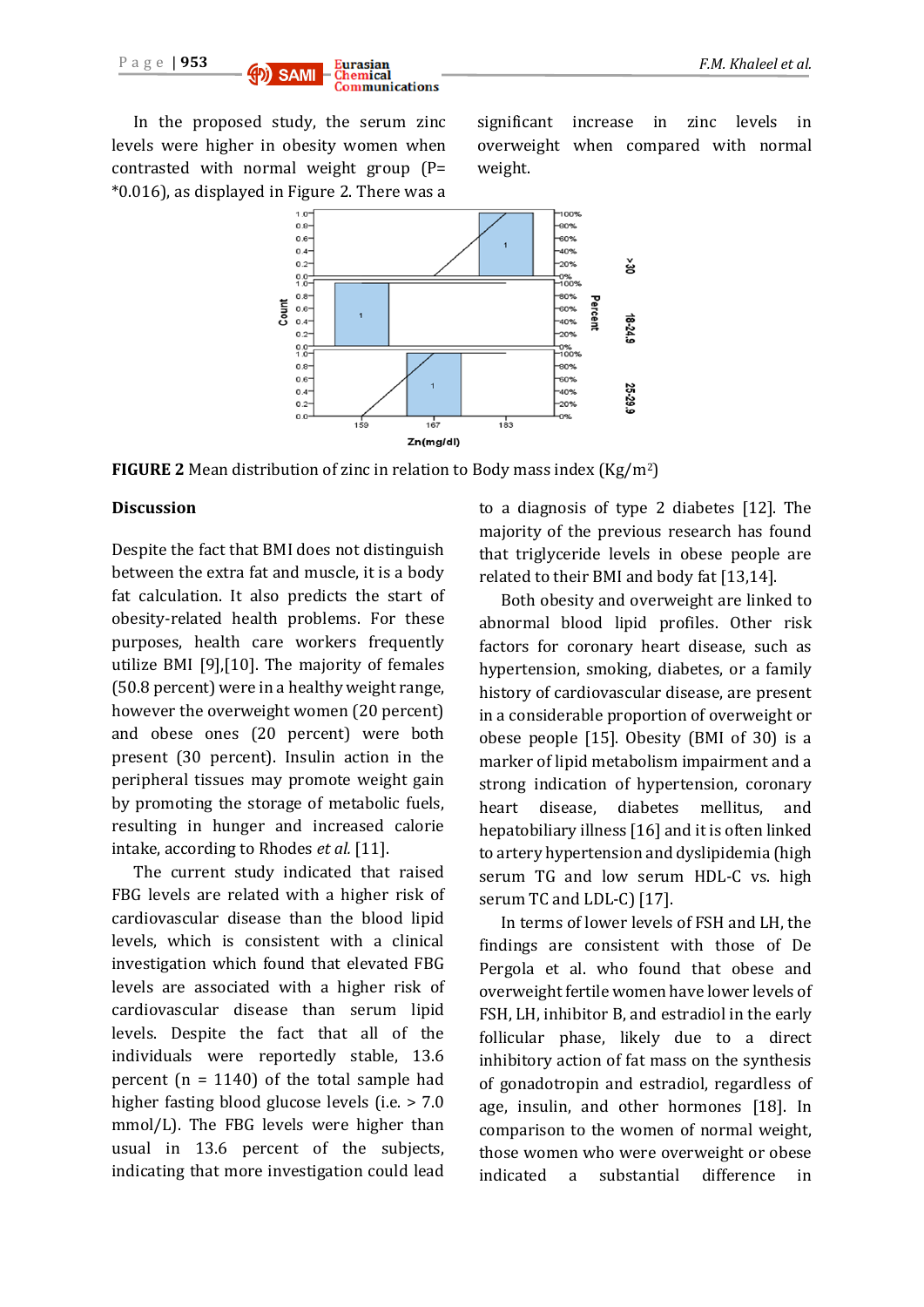testosterone levels. These findings are consistent with the previous research. The findings of this study are in line with a crosssectional study of 2543 overweight pre- and perimenopausal women from various ethnic origins [19]. Hyperandrogenemia (HA) remained a significant predictor of MetS, dysglycemia, low HDL cholesterol, and hypertriglyceridemia in a sub-analysis of 1588 severely obese women without PCOS [20].

Zinc is a trace element that functions as a structural, catalytic, and regulatory ion in numerous enzymes, proteins, and transcriptional factors [21]. Intracellular zinc plays a vital role in the redox signaling system, in which the stimuli such as ischemia and infarction cause zinc to be released from proteins, resulting in myocardial damage. As a result, zinc plays a role in a number of body homeostatic responses (such as oxidative stress) as well as biological processes (e.g. immune deficiency). Zinc has further been proven in cell cultures and animal models to have a variety of anti-inflammatory modulator effects. In obese persons, zinc supplementation improves the inflammatory response [22]. Insulin resistance, dyslipidemia, and endocrine disruption are all linked to oxidative stress, which can lead to an increase in the metal (Zn). Many studies have associated elevated zinc levels in the body to a risk for developing severe insulin resistance problems (e.g. high blood glucose and hyperlipidemia). A variety of causes could be to blame for the higher zinc levels. One possible reason for the elevated zinc levels is increased oxidative stress, which can release zinc from its binding sites when it performs the coordinating role like a number of proteins. Protein-emitted zinc ions have the ability to operate as signal transducers, control mitochondrial metabolism, and be in an oxidative state in the cell. Zinc can either improve a cell's antioxidant capabilities or lead it to release more hazardous reactive oxygen species at different amounts.

*Evaluation of serum zinc in women of m* **Eurasian Eurasian Eurasian Eurasian Eurasian Eurasian Eurasian Eurasian Eurasian Eurasian Eurasian Eurasian Eurasian Eurasian Eurasian Eurasian E Communications** 

## **Conclusion**

The rise in levels of zinc, insulin level, and HOMA IR, in obese woman than the overweight and normal weight with decreasing the levels of HDL increases the risk of heart disease and CVD in obese women. This increase may be associated with disturbance of glucose metabolism represented by insulin resistance, dyslipidemia leading to oxidative stress and finally increase Zn.

## **Acknowledgments**

We appreciate all support and thanks provided by the Kamal Al-Samarrai Hospital and by the staff of the Kamal Al-Samarrai Hospital in Baghdad city.

# **Ethic Approval**

The Kamal Al-Samarrai Hospital Committee of Ethics, the Iraqi Ministry of Health's National Centre for Training and Human Development, and the University of Baghdad Ethical Committee all gave their permissions to this study. All participants gave informed written permission before being included in the study and the study was conducted in compliance with the Helsinki Declaration.

# *Orcid:*

*Fayhaa M. Khaleel: https://orcid.org*/*[0000-0002-9951-2086](https://orcid.org/0000-0002-9951-2086)*

## **References**

[1] Y. Inoue, B. Qin, J. Poti, R. Sokol, P. Gordon-Larsen, *Curr. Obes. Rep.*, **2018**, *7*, 276–288. [\[crossref\]](https://doi.org/10.1007/s13679-018-0317-8), [\[Google Scholar\]](https://scholar.google.com/scholar?hl=de&as_sdt=0%2C5&q=Epidemiology+of+Obesity+in+Adults%3A+Latest+Trends&btnG=), [\[Publisher\]](https://link.springer.com/article/10.1007/s13679-018-0317-8) [2] H. Aldewachi, Y.F. Mustafa, R. Najm, F. Ammar, *Syst. Rev. Pharm.*, **2020**, *11*, 289–296. [\[crossref\]](http://dx.doi.org/10.5530/srp.2019.2.04), [\[Google Scholar\]](https://scholar.google.com/scholar?hl=de&as_sdt=0%2C5&q=Adulteration+of+slimming+products+and+its+detection+methods&btnG=), [\[Publisher\]](https://www.sysrevpharm.org/articles/adulteration-of-slimming-products-and-its-detection-methods.pdf) [3] W. Brown, L. Bryson, J. Byles, A. Dobson, L. Manderson, M. Schofield, G. Williams, *J. Women's Health*, **1996**, *5*, 467-472. [\[crossref\]](https://doi.org/10.1089/jwh.1996.5.467), [\[Google Scholar\]](https://scholar.google.com/scholar?hl=de&as_sdt=0%2C5&q=Women%27s+health+Australia%3A+establishment+of+the+Australian+longitudinal+study+on+women%27s+health.+&btnG=), [\[Publisher\]](https://www.liebertpub.com/doi/abs/10.1089/jwh.1996.5.467)

[4] W.R. Robinson, M.M. Cheng, K.J. Hoggatt, T. Stürmer, A.M. Siega‐Riz, *Obesity*, **2014**, *22*,